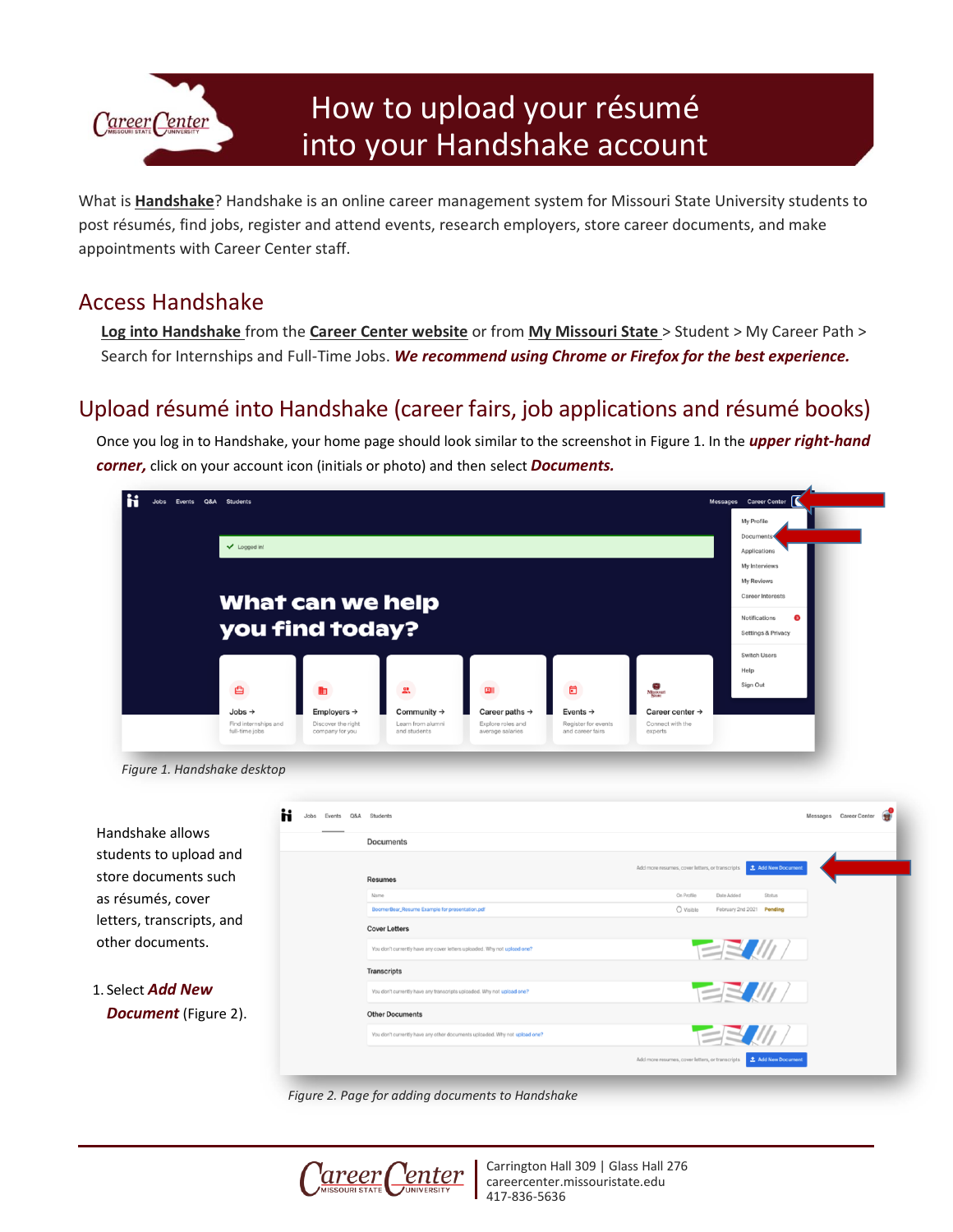- 2. In the Document Name textbox, give the document a name similar to this example: Mark Williams\_Govt 2021 Graduate Resume Book (Figure 3a).
- 3. Select the document type (Resume) in the drop-down list (Figure 3b).
- 4.Drag or select a document from your computer (Figure 3c).
- 5. Select *Add Document* (Figure 3d).

## *Note: The preferred format for résumés is PDF. Handshake will automatically attempt to convert any DOC or DOCX format into PDF. You will need to review and approve the converted PDF version of your document.*

|                                 | <b>Document Name</b><br>a                                    | <b>Document Type</b> |                                 |                     |
|---------------------------------|--------------------------------------------------------------|----------------------|---------------------------------|---------------------|
|                                 | Document name                                                | Resume               | $\mathsf b$<br>, or transcripts | <b>主 Add New Do</b> |
|                                 | Drag and drop a PDF or Word doc here or select a file below. |                      | Date Added                      | <b>Status</b>       |
| <b>Example for presentation</b> | Select from Computer                                         | c                    | February 2nd 2021               | Pending             |
| e any cover letters upload      |                                                              |                      |                                 |                     |
|                                 | d<br>Add Document<br>Cancel                                  |                      |                                 |                     |

*Figure 3. Adding a new document*

You may not see the document in your Handshake Documents right away, so give it a few seconds. You will have the ability to build your profile from your résumé. You will see a banner telling you that the document needs to be approved and giving you a method in which to reach Career Services if you have any questions.

### Résumé review

The Career Center will review and approve your résumé. You will receive a note within Handshake with suggestions you may want to make to improve format, wording, or marketing.

### If you need to edit a document

- 1.Click on your *account icon* in the upper-right corner of Handshake and select *Documents* (figure 4).
- 2.Find the document you want to edit or delete and click on it.
- 3.To the right of the page, click *Edit Document* (figure 5).



*Figure 4. Profile menu items*